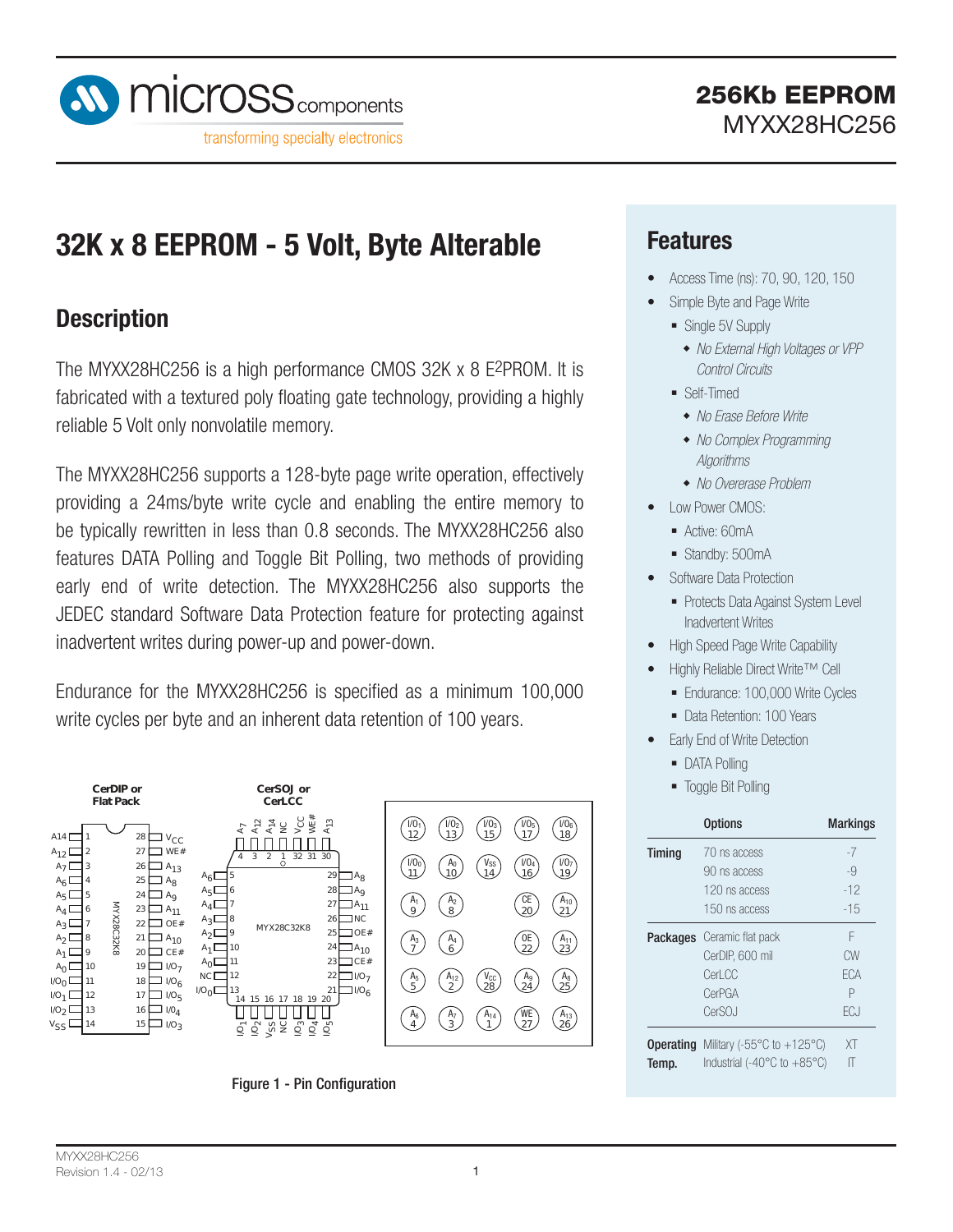

# **Pin Descriptions**

### Addresses (A0–A14)

The Address inputs select an 8-bit memory location during a read or write operation.

### Chip Enable (CE#)

The Chip Enable input must be LOW to enable all read/write operations. When CE# is HIGH, power consumption is reduced.

### Output Enable (OE#)

The Output Enable input controls the data output buffers and is used to initiate read operations.

### Data In/Data Out  $(I/O<sub>0</sub>-I/O<sub>7</sub>)$

Data is written to or read from the MYXX28HC256 through the I/O pins.

### Write Enable (WE#)

The Write Enable input controls the writing of data to the MYXX28HC256.

### Table 1 - Pin Names

| <b>Parameter</b> | <b>Symbol</b>     |
|------------------|-------------------|
| $A_0 - A_{14}$   | Address Inputs    |
| $1/00 - 1/07$    | Data Input/Output |
| WF#              | Write Enable      |
| CF#              | Chip Enable       |
| OF#              | Output Enable     |
| $V_{CC}$         | $+5V$             |
| $V_{SS}$         | Ground            |
| <b>NC</b>        | No Connect        |

### Figure 2 - Functional Diagram

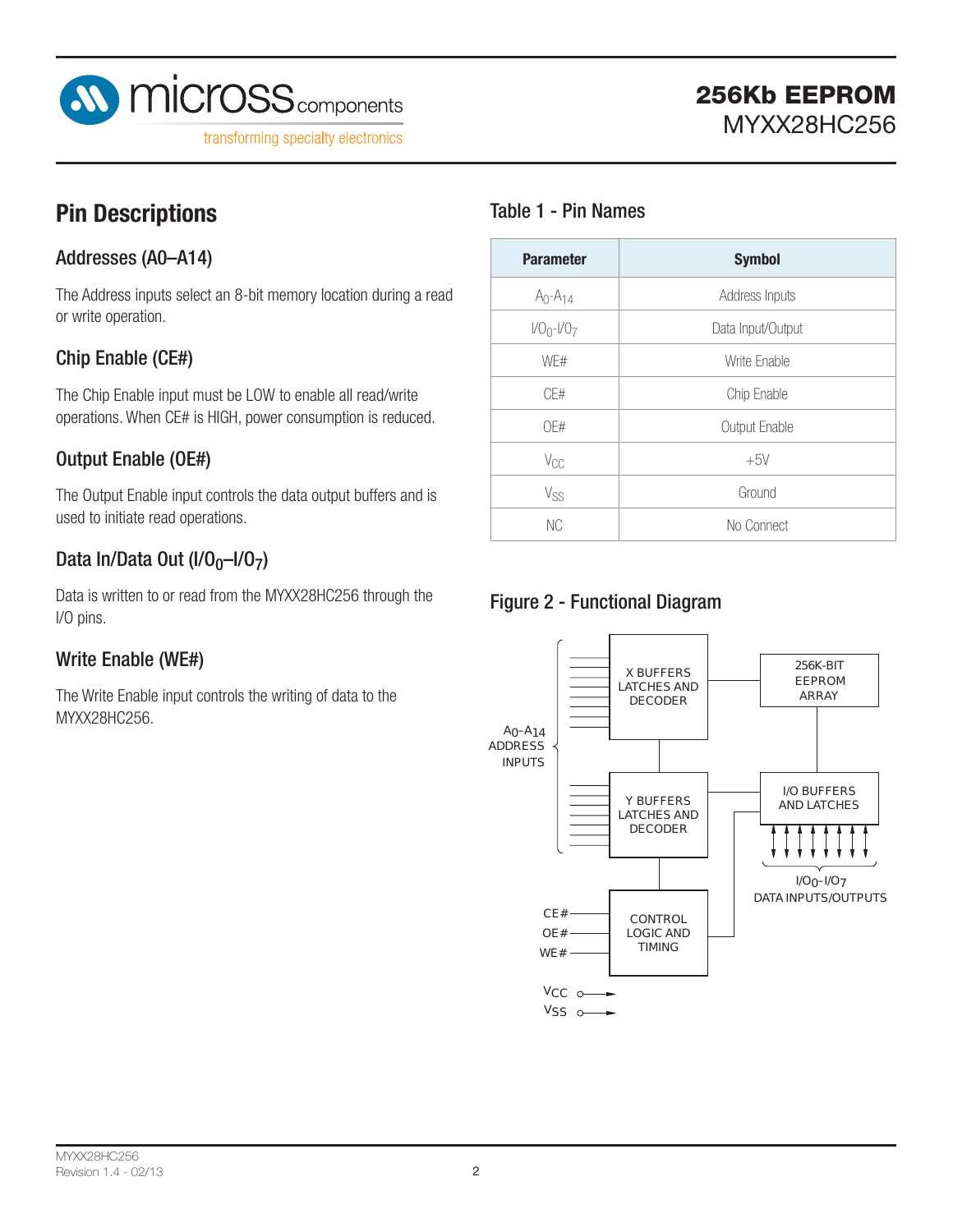

## **Device Operation**

#### Read

Read operations are initiated by both OE# and CE# LOW. The read operation is terminated by either CE# or OE# returning HIGH. This two line control architecture eliminates bus contention in a system C environment. The data bus will be in a high impedance state when either OE# or CE# is HIGH.

#### **Write**

Write operations are initiated when both CE# and WE# are LOW and OE# is HIGH. The MYXX28HC256 supports both a CE# and WE# controlled write cycle. That is, the address is latched by the falling edge of either CE# or WE#, whichever occurs last. Similarly, the data is latched internally by the rising edge of either CE# or WE#, whichever occurs first. A byte write operation, once initiated, will automatically continue to completion, typically within 3ms.

#### Page Write Operation

The page write feature of the MYXX28HC256 allows the entire memory to be written in typically 0.8 seconds. Page write allows up to one hundred twenty-eight bytes of data to be consecutively written to the MYXX28HC256 prior to the commencement of the internal programming

cycle. The host can fetch data from another device within the system during a page write operation (change the source address), but the page address (A7 through A14) for each subsequent valid write cycle to the part during this operation must be the same as the initial page address.

The page write mode can be initiated during any write operation. Following the initial byte write cycle, the host can write an additional one to one hundred twentyseven bytes in the same manner as the first byte was written. Each successive byte load cycle, started by the WE# HIGH to LOW transition, must begin within 100ms of the falling edge of the preceding WE#. If a subsequent WE# HIGH to LOW transition is not detected within 100ms, the internal automatic programming cycle will commence. There is no page write window limitation. Effectively the page write window is infinitely wide, so long as the host continues to access the device within the byte load cycle time of 100ms.

### Write Operation Status Bits

The MYXX28HC256 provides the user two write operation status bits. These can be used to optimize a system write cycle time. The status bits are mapped onto the I/O bus as shown in Figure 3.

#### Figure 3 - Status Bit Assignment



### DATA Polling  $(I/O<sub>7</sub>)$

The MYXX28HC256 features DATA Polling as a method to indicate to the host system that the byte write or page write cycle has completed. DATA Polling allows a simple bit test operation to determine the status of the MYXX28HC256, eliminating additional interrupt inputs or external hardware. During the internal programming cycle, any attempt to read the last byte written will produce the complement of that data on  $1/O<sub>7</sub>$  (i.e. write data = 0xxx xxxx, read data = 1xxx xxxx). Once the programming cycle is complete,  $1/O<sub>7</sub>$  will reflect true data.

### Toggle Bit  $(I/O<sub>6</sub>)$

The MYXX28HC256 also provides another method for determining when the internal write cycle is complete. During the internal programming cycle  $1/O<sub>6</sub>$  will toggle from HIGH to LOW and LOW to HIGH on subsequent attempts to read the device. When the internal cycle is complete the toggling will cease and the device will be accessible for additional read and write operations.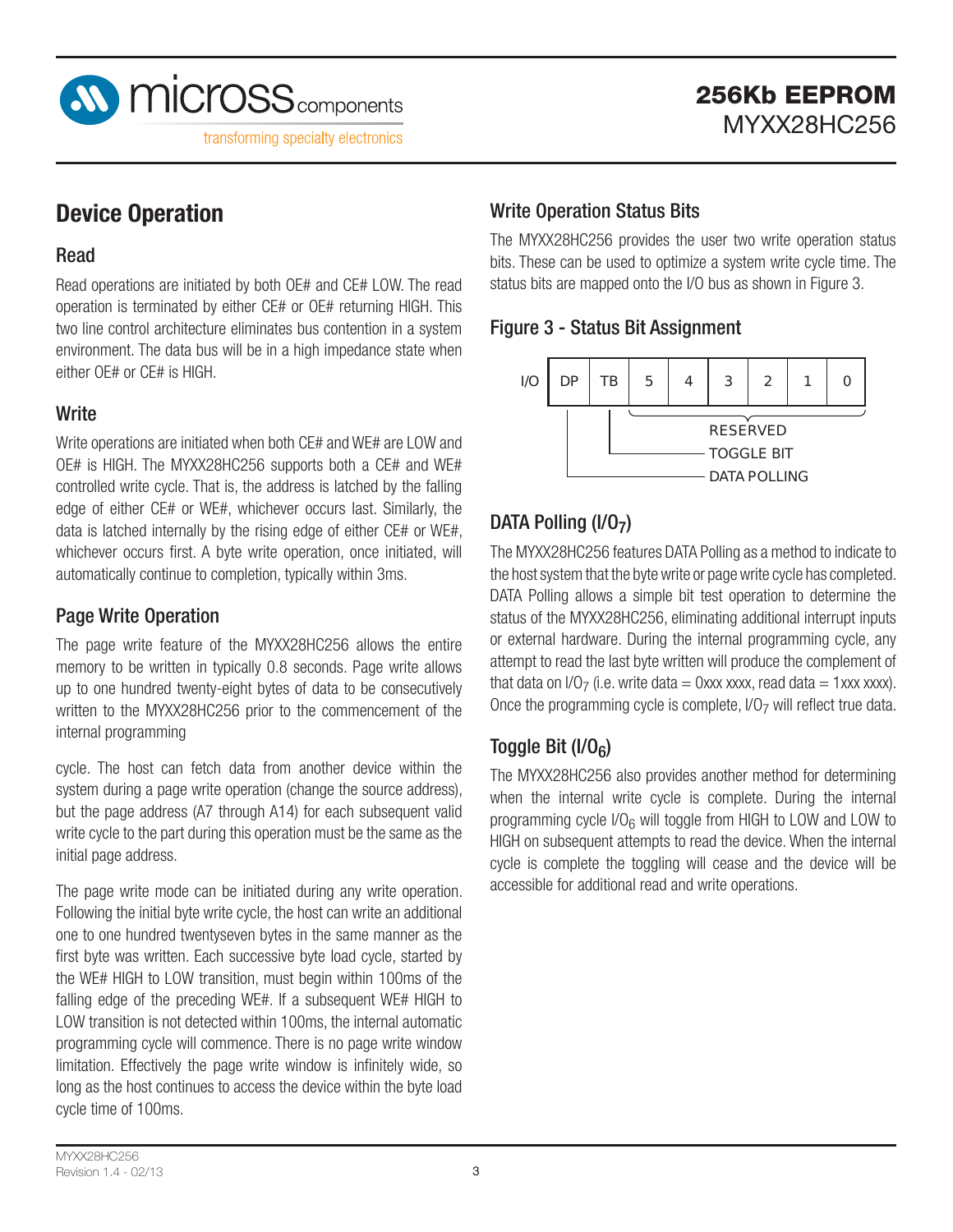

## **DATA Polling I/O7**

### Figure 4 - Data Polling Bus Sequence



#### Figure 5 - Data Polling Software Flow



DATA Polling can effectively halve the time for writing to the MYXX28HC256. The timing diagram in Figure 4 illustrates the sequence of events on the bus. The software flow diagram in Figure 5 illustrates one method of implementing the routine.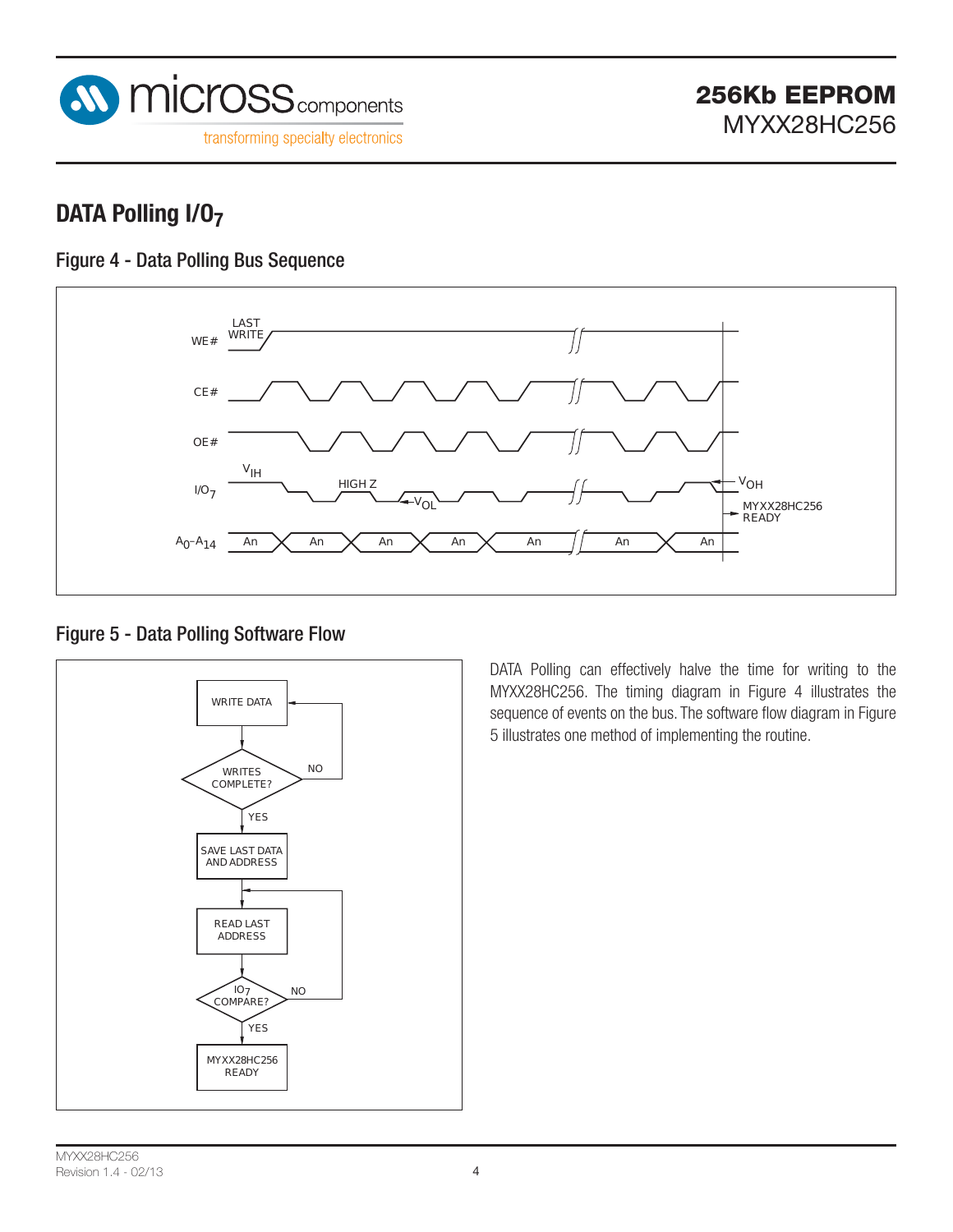

## **The Toggle Bit I/O6**

### Figure 6 - Toggle Bit Bus Sequence



#### Figure 7 - Toggle Bit Software Flow



The Toggle Bit can eliminate the software housekeeping chore of saving and fetching the last address and data written to a device in order to implement DATA Polling. This can be especially helpful in an array comprised of multiple MYXX28HC256 memories that is frequently updated. The timing diagram in Figure 6 illustrates the sequence of events on the bus. The software flow diagram in Figure 7 illustrates a method for polling the Toggle Bit.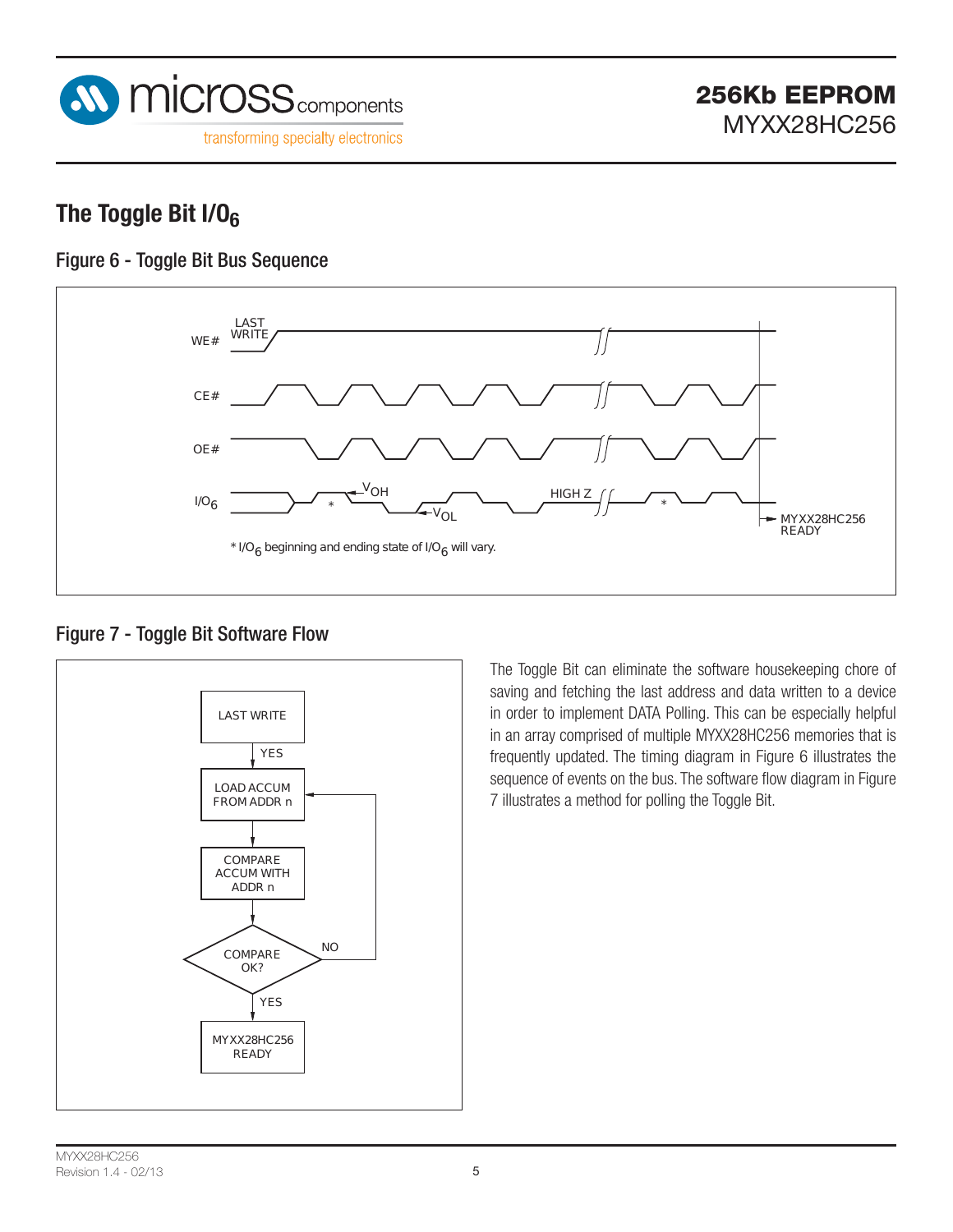

## **Hardware Data Protection**

The MYXX28HC256 provides two hardware features that protect nonvolatile data from inadvertent writes.

- Default  $V_{CC}$  Sense All write functions are inhibited when  $V_{CC}$  is  $\leq$  3.5V Typically.
- Write Inhibit Holding either OE# LOW, WE# HIGH, or CE# HIGH will prevent an inadvertent write cycle during power-up and power-down, maintaining data integrity.

## **Software Data Protection**

The MYXX28HC256 offers a software controlled data protection feature. The MYXX28HC256 is shipped from Micross with the software data protection NOT ENABLED; that is, the device will be in the standard operating mode. In this mode data should be protected during power-up/down operations through the use of external circuits. The host would then have open read and write access of the device once  $V_{CC}$  was stable. The MYXX28HC256 can be automatically protected during power-up and power-down without the need for external circuits by employing the software data protection feature. The internal software data protection circuit is enabled after the first write operation utilizing the software algorithm. This circuit is nonvolatile and will remain set for the life of the device unless the reset command is issued.

Once the software protection is enabled, the MYXX28HC256 is also protected from inadvertent and accidental writes in the powered-up state. That is, the software algorithm must be issued prior to writing additional data to the device.

## **Software Algorithm**

Selecting the software data protection mode requires the host system to precede data write operations by a series of three write operations to three specific addresses. Refer to Figure 9 and 10 for the sequence. The three-byte sequence opens the page write window enabling the host to write from one to one hundred twentyeight bytes of data. Once the page load cycle has been completed, the device will automatically be returned to the data protected state.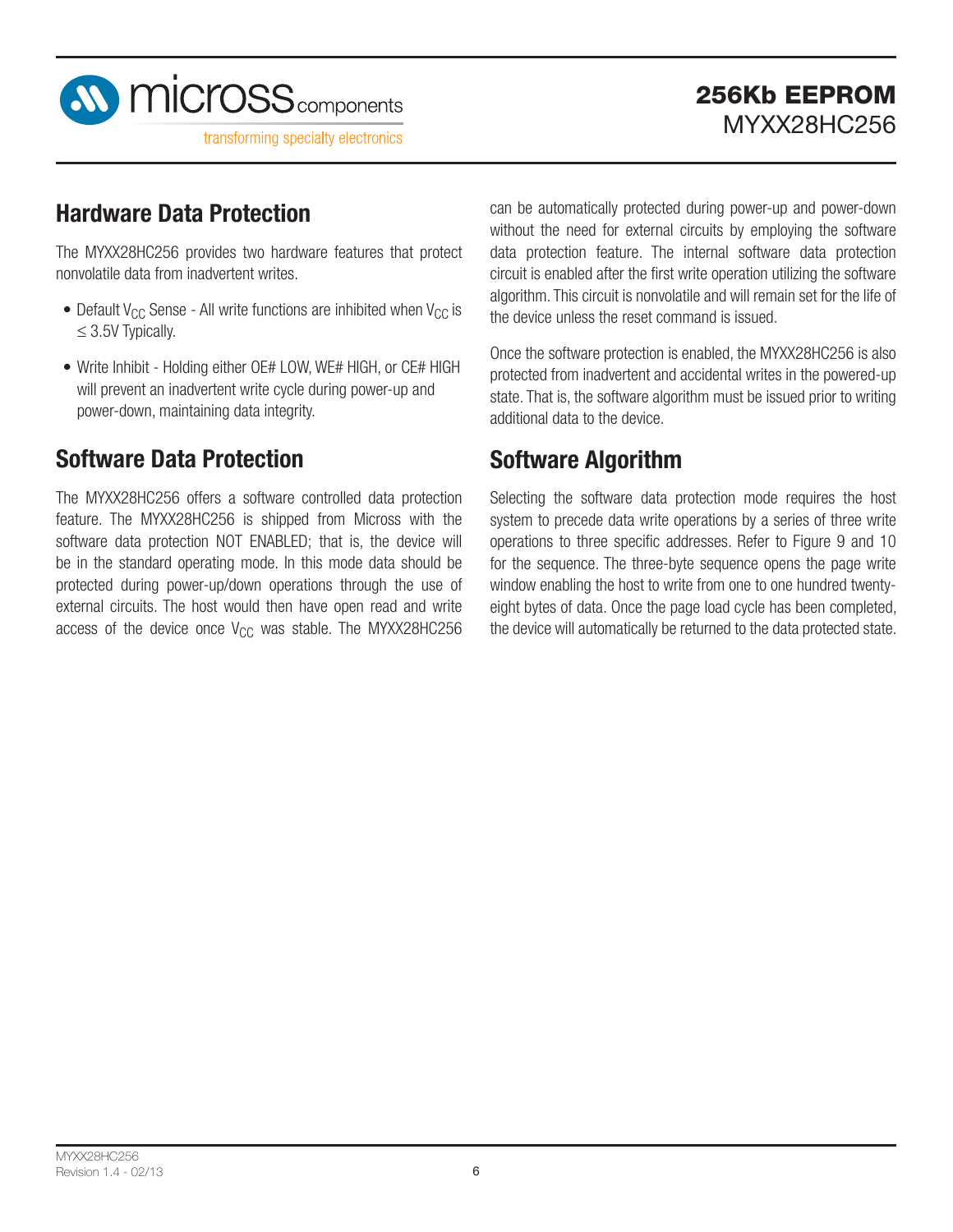

### **Software Data Protection**





#### Figure 9 - Write Sequence for Software Data Protection



Regardless of whether the device has previously been protected or not, once the software data protection algorithm is used and data has been written, the MYXX28HC256 will automatically disable further writes unless another command is issued to cancel it. If no further commands are issued the MYXX28HC256 will be write protected during power-down and after any subsequent power-up.

*Note: Once initiated, the sequence of write operations should not be interrupted.*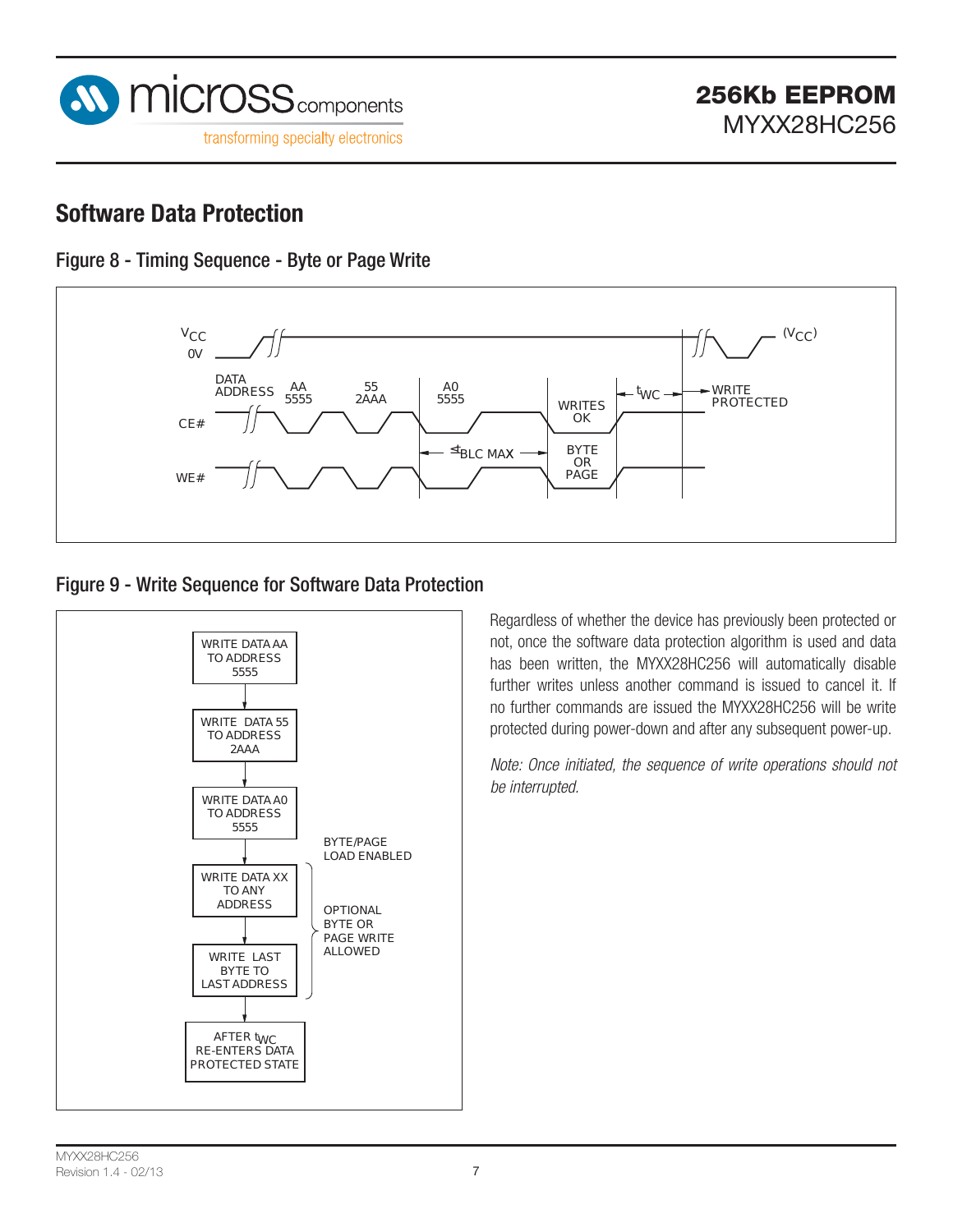

## **Resetting Software Data Protection**





#### Figure 11 - Write Sequence for Resetting Software Data Protection



In the event the user wants to deactivate the software data protection feature for testing or reprogramming in an EEPROM programmer, the following six step algorithm will reset the internal protection circuit. After t<sub>WC</sub>, the MYXX28HC256 will be in standard operating mode.

*Note: Once initiated, the sequence of write operations should not be interrupted.*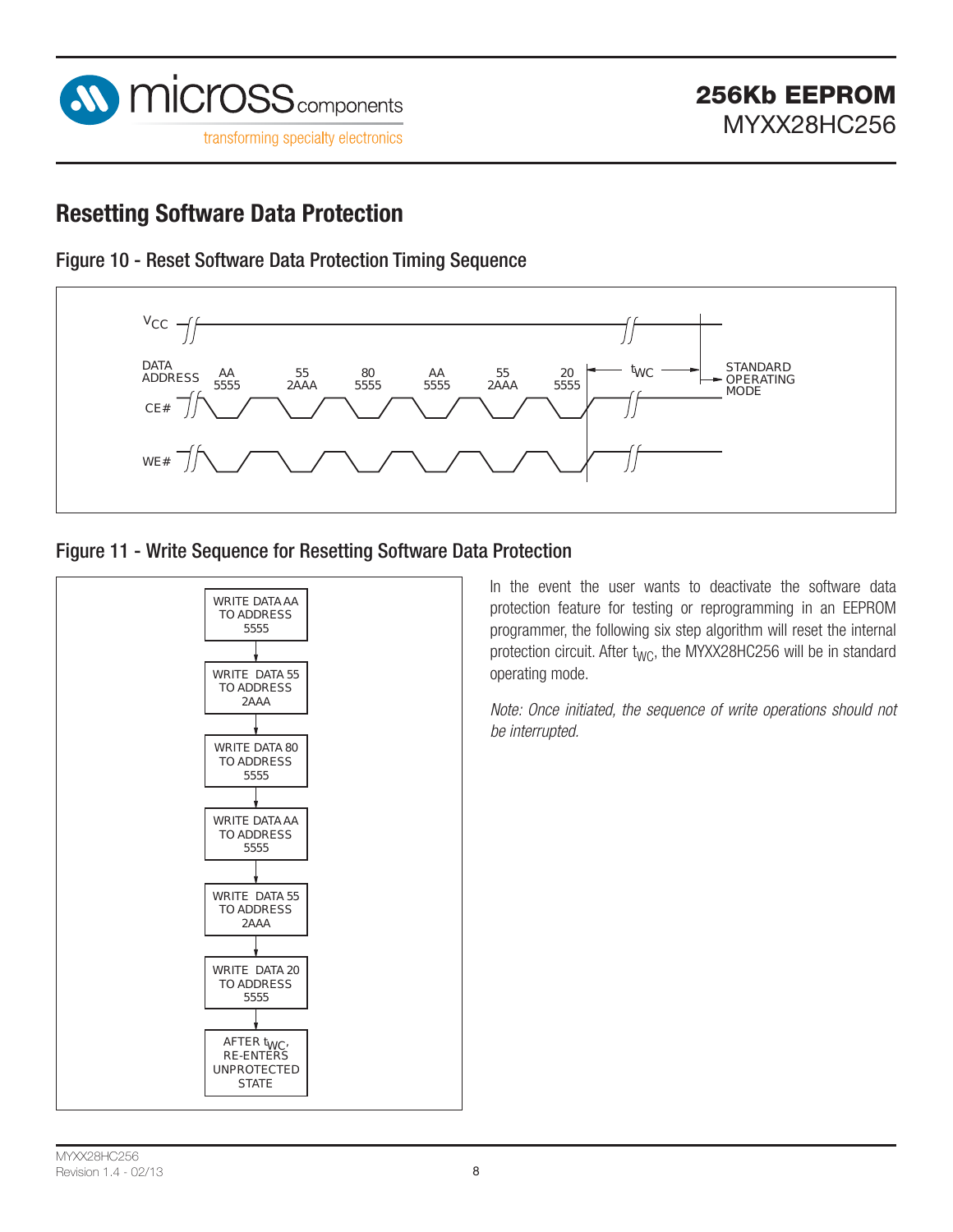

## **System Considerations**

Because the MYXX28HC256 is frequently used in large memory arrays it is provided with a two line control architecture for both read and write operations. Proper usage can provide the lowest possible power dissipation and eliminate the possibility of contention where multiple I/O pins share the same bus.

To gain the most benefit it is recommended that CE# be decoded from the address bus and be used as the primary device selection input. Both OE# and WE# would then be common among all devices in the array. For a read operation this assures that all deselected devices are in their standby mode and that only the selected device(s) is outputting data on the bus.

Because the MYXX28HC256 has two power modes, standby and active, proper decoupling of the memory array is of prime concern. Enabling CE# will cause transient current spikes. The magnitude of these spikes is dependent on the output capacitive loading of the l/Os. Therefore, the larger the array sharing a common bus, the larger the transient spikes. The voltage peaks associated with the current transients can be suppressed by the proper selection and placement of decoupling capacitors. As a minimum, it is recommended that a 0.1µF high frequency ceramic capacitor be used between  $V_{CC}$  and  $V_{SS}$  at each device. Depending on the size of the array, the value of the capacitor may have to be larger.

In addition, it is recommended that a 4.7µF electrolytic bulk capacitor be placed between  $V_{CC}$  and  $V_{SS}$  for each eight devices employed in the array. This bulk capacitor is employed to overcome the voltage droop caused by the inductive effects of the PC board traces.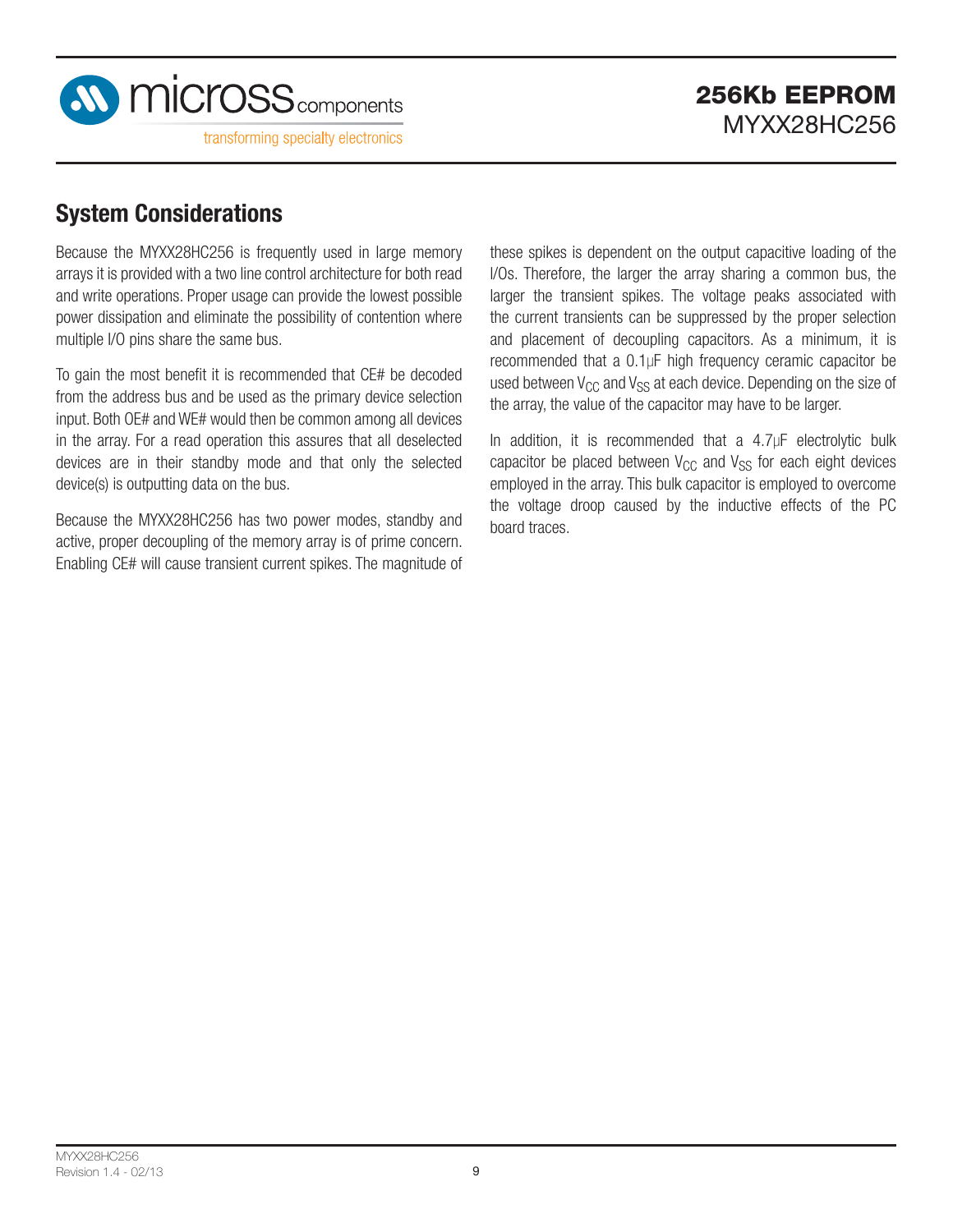

#### Table 2 - Absolute Maximum Ratings\*

| $-10^{\circ}$ C to $+85^{\circ}$ C  |  |  |  |
|-------------------------------------|--|--|--|
| $-65^{\circ}$ C to $+135^{\circ}$ C |  |  |  |
| $-65^{\circ}$ C to $+150^{\circ}$ C |  |  |  |
| $-1V$ to $+7V$                      |  |  |  |
| 10 <sub>m</sub> A                   |  |  |  |
| $300\degree C$                      |  |  |  |
| $5V + 10\%$                         |  |  |  |
|                                     |  |  |  |

#### \*Note

Stresses above those listed under "Absolute Maximum Ratings" may cause permanent damage to the device. This is a stress rating only and the functional operation of the device at these or any other conditions above those indicated in the operational sections of this specification is not implied. Exposure to absolute maximum rating conditions for extended periods may affect device reliability.

#### Table 3 - Recommended Operating Conditions

| <b>Temperature</b> | Min.            | Max.            |
|--------------------|-----------------|-----------------|
| Commerical         | U°C             | $+70^{\circ}$ C |
| Industrial         | $-40^{\circ}$ C | $+85^{\circ}$ C |
| Military           | -55°C           | $+125$ °C       |

### Table 4 - DC Operating Characteristics

Over the recommended operating conditions unless otherwise specified.

|                   |                                               | <b>Limits</b>  |       | <b>Units</b>   |        |                                                                                                                         |  |  |
|-------------------|-----------------------------------------------|----------------|-------|----------------|--------|-------------------------------------------------------------------------------------------------------------------------|--|--|
| <b>Symbol</b>     | <b>Parameter</b>                              | Min.           | Typ.1 | Max.           |        | <b>Test Conditions</b>                                                                                                  |  |  |
| $ _{CC}$          | V <sub>CC</sub> Active Current (TTL Inputs)   |                | 30    | 60             |        | $CE# = OE# = V_{\parallel}$ ; WE# = $V_{\parallel}$<br>All I/O's = Open; Address Inputs = .4V/2.4V Levels $@f = 10$ MHz |  |  |
| $I_{SB1}$         | V <sub>CC</sub> Standby Current (TTL Inputs)  |                | 1     | $\overline{c}$ | mA     | CE# = $V_{\text{H}}$ ; OE# = $V_{\parallel}$ ; All I/O's = Open; Other Inputs = $V_{\text{H}}$                          |  |  |
| $I_{SB2}$         | V <sub>CC</sub> Standby Current (CMOS Inputs) |                | 200   | 500            |        | CE# = $V_{CC}$ - 0.3V; OE# = GND; All I/O's = Open; Other Inputs = $V_{CC}$ - 0.3V                                      |  |  |
| Īц                | Input Leakage Current                         |                |       | 10             | μA     | $V_{IN} = V_{SS}$ to $V_{CC}$ ; CE# = $V_{IH}$                                                                          |  |  |
| $I_{LO}$          | Output Leakage Current                        |                |       | 10             |        | $V_{\text{OUT}} = V_{\text{SS}}$ to $V_{\text{CC}}$ ; CE# = $V_{\text{IH}}$                                             |  |  |
| $V_{\parallel}$ 2 | Input LOW Voltage                             | $-1$           |       | 0.8            |        |                                                                                                                         |  |  |
| $V_H^2$           | Input HIGH Voltage                            | $\overline{2}$ |       | $V_{CC} + 1$   | $\vee$ |                                                                                                                         |  |  |
| $V_{OL}$          | Output LOW Voltage                            |                |       | 0.4            |        | $I_{\Omega} = 6mA$                                                                                                      |  |  |
| $V_{OH}$          | Output HIGH Voltage                           | 2.4            |       |                |        | $I_{OH} = -4mA$                                                                                                         |  |  |

1. Typical values are for  $T_A = 25^{\circ}$ C and nominal supply voltage.

2.  $V_{\parallel}$  min. and  $V_{\parallel}$  max. are for reference only and are not tested.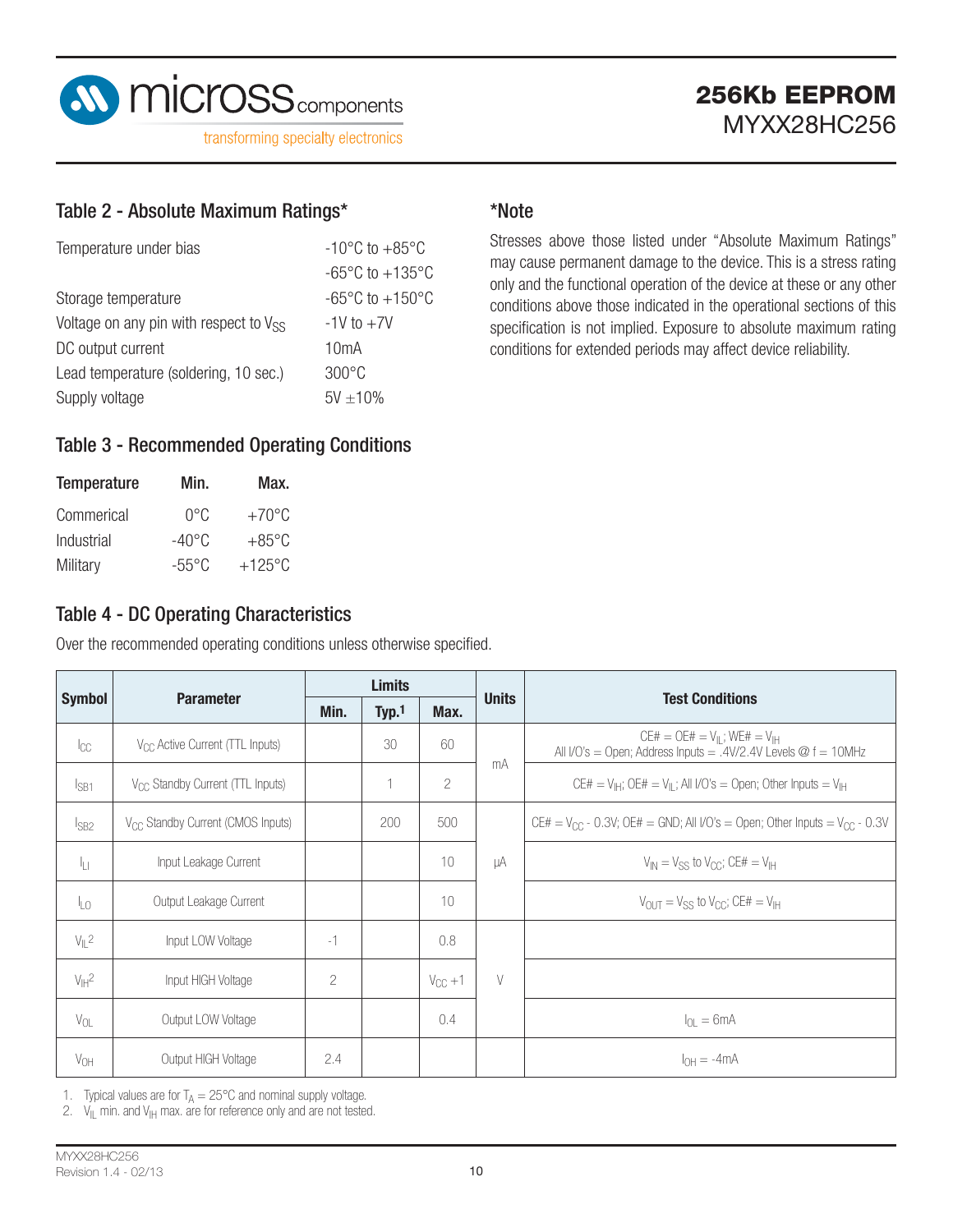

#### Table 5 - Power-Up Timing

| <b>Symbol</b>          | <b>Parameter</b>  | Max. | <b>Units</b> |
|------------------------|-------------------|------|--------------|
| ΨUR                    | Power-Up to Read  | 100  | μS           |
| <b><sup>l</sup>PUW</b> | Power-Up to Write |      | ms           |

1. This parameter is periodically sampled and not 100% tested.

#### Table 6 - Capacitance

 $T_A = +25$ °C; f = 1MHz;  $V_{CC} = 5V$ 

| <b>Symbol</b> | Test                     | Max. | <b>Units</b> | <b>Conditions</b> |  |  |
|---------------|--------------------------|------|--------------|-------------------|--|--|
| YV)           | Input/Output Capacitance | 10   |              | $V_{V} = OV$      |  |  |
| ∪ ∖           | Input Capacitance        |      |              | $V_{IN} = OV$     |  |  |

#### Table 7 - Endurance and Data Retention

| <b>Parameter</b> | Min.         | Max. | <b>Units</b> |
|------------------|--------------|------|--------------|
| Endurance        | 100,000      |      | Cycles       |
| Data Retention   | $00^{\circ}$ |      | Years        |

#### Table 8 - AC Conditions of Test

| Input Pulse Levels             | $0V$ to $3V$ |
|--------------------------------|--------------|
| Input Rise and Fall Times      | 5ns          |
| Input and Output Timing Levels | 1.5V         |

#### Table 9 - Mode Selection

| CE# | <b>OE#</b> | WE# | <b>Mode</b>             | 1/0              | <b>Power</b> |
|-----|------------|-----|-------------------------|------------------|--------------|
|     |            | Н   | Read                    | $D_{\text{OUT}}$ |              |
|     | Н          |     | Write                   | $D_{IN}$         | Active       |
| Н   | Χ          | X.  | Standby & Write Inhibit | High Z           | Standby      |
|     | Χ          |     |                         |                  |              |
| Χ   | Χ          |     | Write Inhibit           |                  |              |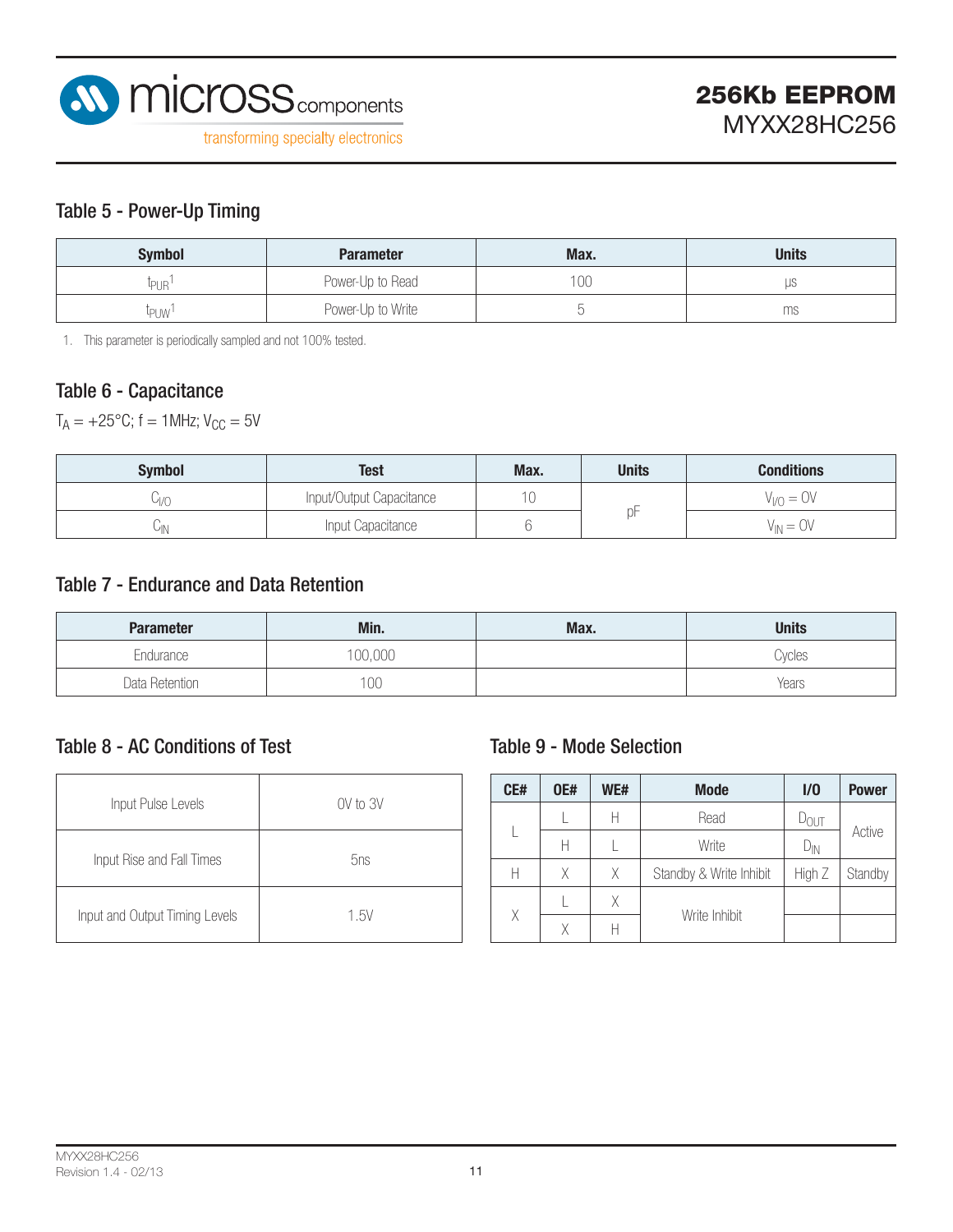

### Figure 12 - Equivalent AC Load Circuit Figure 13 - Symbol Table



| <b>WAVEFORM</b> | <b>INPUTS</b>                     | <b>OUTPUTS</b>                      |  |
|-----------------|-----------------------------------|-------------------------------------|--|
|                 | Must be<br>steady                 | Will be<br>steady                   |  |
|                 | May change<br>from LOW<br>to HIGH | Will change<br>from LOW<br>to HIGH  |  |
|                 | May change<br>from HIGH<br>to LOW | Will change<br>from HIGH<br>to LOW  |  |
|                 | Don't Care:<br>Changes<br>Allowed | Changing:<br>State Not<br>Known     |  |
|                 | N/A                               | Center Line<br>is High<br>Impedance |  |
|                 |                                   |                                     |  |

#### MYXX28HC256 Revision 1.4 - 02/13 12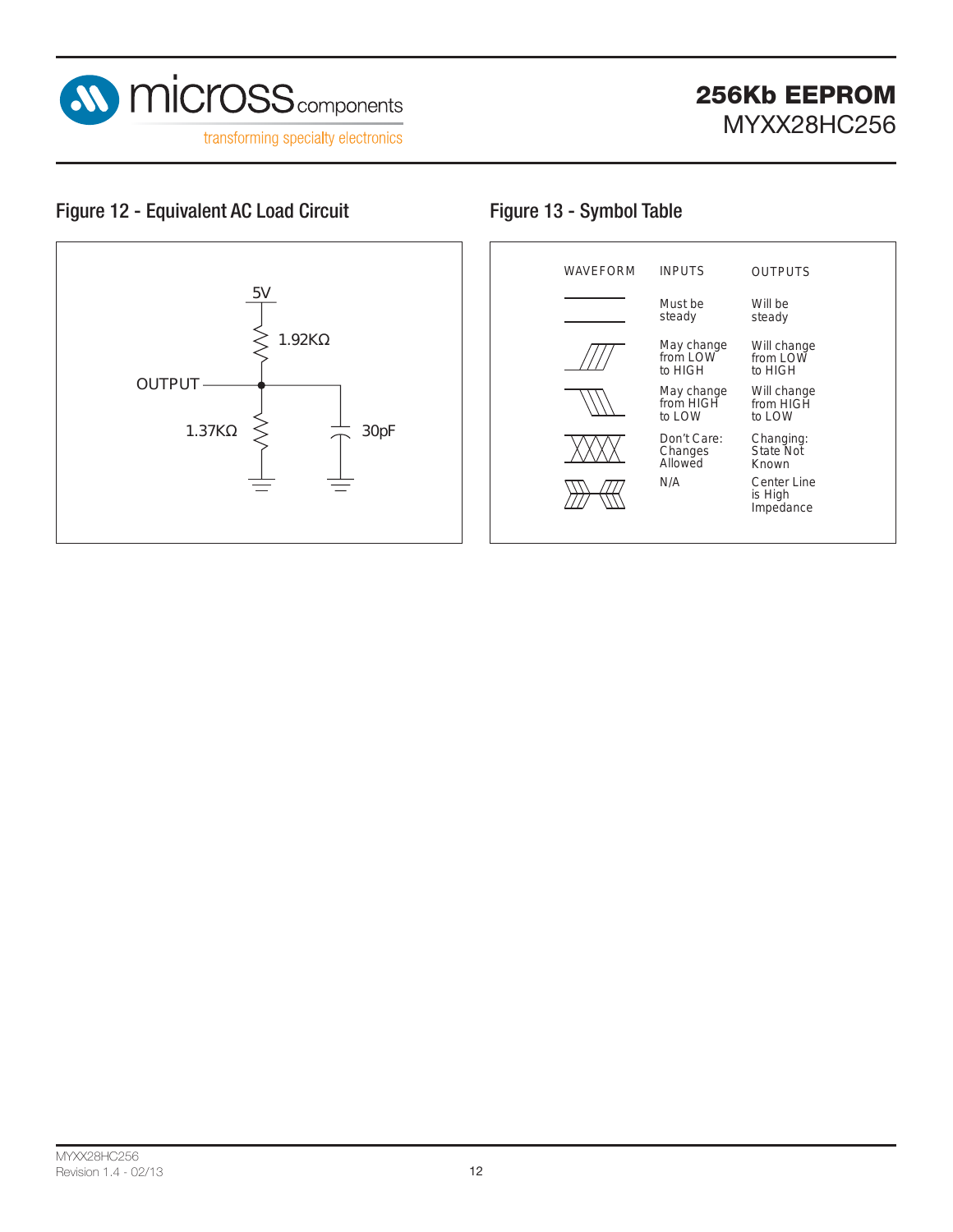

## **AC Characteristics**

Over the recommended operating conditions unless otherwise specified.

#### Table 10 - Read Cycle Limits

|                       |                                 | MYXX28HC256-70 |      |            | MYXX28HC256-90 |            | MYXX28HC256-12 |           | MYXX28HC256-15 |              |
|-----------------------|---------------------------------|----------------|------|------------|----------------|------------|----------------|-----------|----------------|--------------|
| <b>Symbol</b>         | <b>Parameter</b>                | Min.           | Max. | Min.       | Max.           | Min.       | Max.           | Min.      | <b>Max</b>     | <b>Units</b> |
| t <sub>RC</sub>       | Read Cycle Time                 | 70             |      | 90         |                | 120        |                | 150       |                |              |
| tcE                   | Chip Enable Access Time         |                |      |            |                |            |                |           |                |              |
| t <sub>AA</sub>       | Address Access Time             |                | 70   |            | 90             |            | 120            |           | 150            |              |
| $t_{OE}$              | Output Enable Access Time       |                | 35   |            | 40             |            | 50             |           | 50             |              |
| $t_{LZ}$ 1            | CE# LOW to Output Active        |                |      |            |                |            |                |           |                | ns           |
| $t_{OLZ}$ 1           | OE# LOW to Output Active        | $\bigcap$      |      | $\sqrt{a}$ |                | $\sqrt{a}$ |                | 0         |                |              |
| $t_{HZ}$ <sup>1</sup> | CE# HIGH to High Z Output       |                |      |            |                |            |                |           |                |              |
| t <sub>OHZ</sub> 1    | OE# HIGH to High Z Output       |                | 35   |            | 40             |            | 50             |           | 50             |              |
| $t_{OH}$              | Output Hold from Address Change | $\bigcap$      |      | $\sqrt{a}$ |                | 0          |                | $\bigcap$ |                |              |

1.  $t_{LZ}$  min.,  $t_{HZ}$ ,  $t_{0LZ}$  min. and  $t_{0HZ}$  are periodically sampled and not 100% tested,  $t_{HZ}$  and  $t_{0HZ}$  are measured, with CL = 5pF, from the point when CE#, OE# return HIGH (whichever occurs first) to the time when the outputs are no longer driven.

#### Figure 14 - Read Cycle

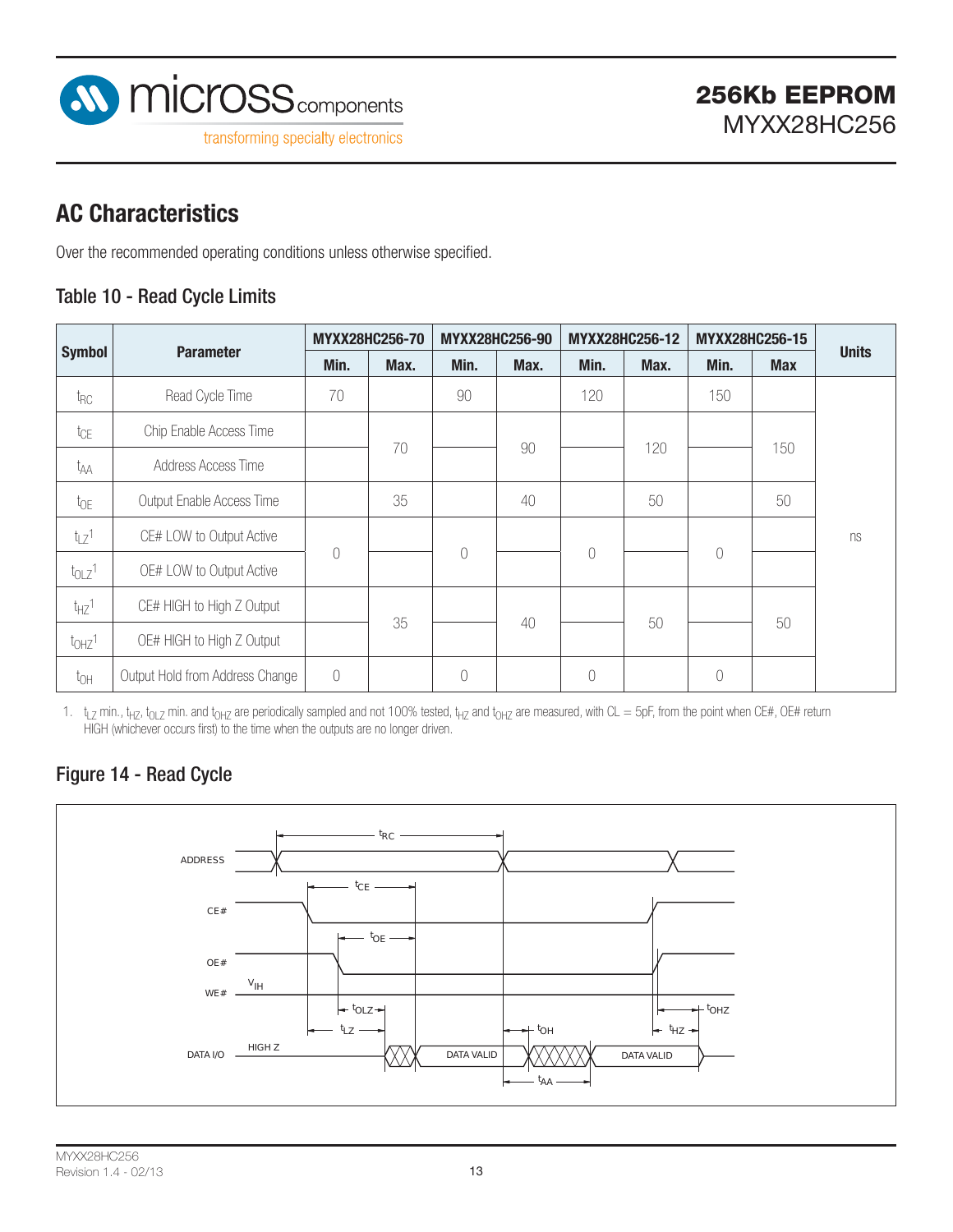

#### Table 11 - Write Cycle Limits

| <b>Symbol</b>          | <b>Parameter</b>                          | Min.       | Typ.1 | Max.         | <b>Units</b>    |
|------------------------|-------------------------------------------|------------|-------|--------------|-----------------|
| twc <sup>2</sup>       | Write Cycle Time                          |            | 3     | 5            | ms              |
| t <sub>AS</sub>        | Address Setup Time                        | $\bigcirc$ |       |              |                 |
| t <sub>AH</sub>        | Address Hold Time                         | 50         |       |              |                 |
| $t_{\rm CS}$           | Write Setup Time                          | $\bigcirc$ |       |              |                 |
| $t_{CH}$               | Write Hold Time                           | 0          |       |              |                 |
| t <sub>CW</sub>        | CE# Pulse Width                           | 50         |       |              | ns              |
| toes                   | OE# HIGH Setup Time                       | $\bigcirc$ |       |              |                 |
| $t_{\text{OEH}}$       | OE# HIGH Hold Time                        | $\sqrt{a}$ |       |              |                 |
| t <sub>WP</sub>        | WE# Pulse Width                           | 50         |       |              |                 |
| $t_{WPH}$ <sup>3</sup> | WE# High Recovery (page write only)       | 50         |       |              |                 |
| t <sub>DV</sub>        | Data Valid                                |            |       | $\mathbf{1}$ | $\upmu\text{s}$ |
| $t_{DS}$               | Data Setup                                | 50         |       |              |                 |
| $t_{DH}$               | Data Hold                                 | $\bigcirc$ |       |              | ns              |
| $t_{DW}$ <sup>3</sup>  | Delay to next Write after polling is true | 10         |       |              |                 |
| t <sub>BLC</sub>       | Byte Load Cycle                           | 0.15       |       | 100          | $\upmu\text{s}$ |

1. Typical values are for  $T_A = 25^{\circ}$ C and nominal supply voltage.

2.  $t_{WC}$  is the minimum cycle time to be allowed from the system perspective unless polling techniques are used. It is the maximum time the device requires to automatically complete the internal write operation.

3. twpH and tpw are periodically sampled and not 100% tested.

### Figure 15 - WE# Controlled Write Cycle

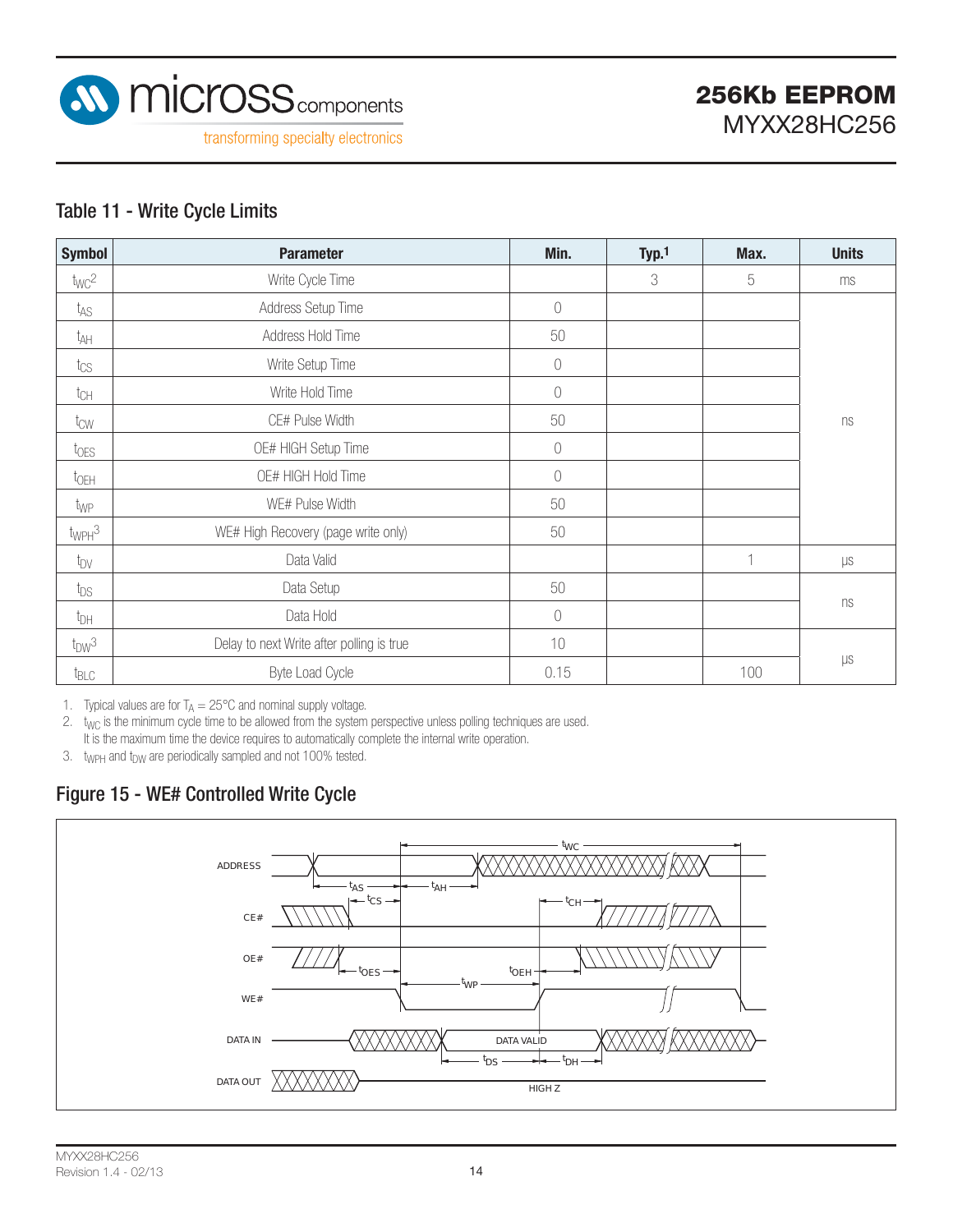

#### Figure 16 - CE# Controlled Write Cycle



Figure 17 - Page Write Cycle



- 1. Between successive byte writes within a page write operation, OE# can be strobed LOW: e.g. this can be done with CE# and WE# HIGH to fetch data from another memory device within the system for the next write; or with WE# HIGH and CE# LOW effectively performing a polling operation.
- 2. The timings shown above are unique to page write operations. Individual byte load operations within the page write must conform to either the CE# or WE# controlled write cycle timing.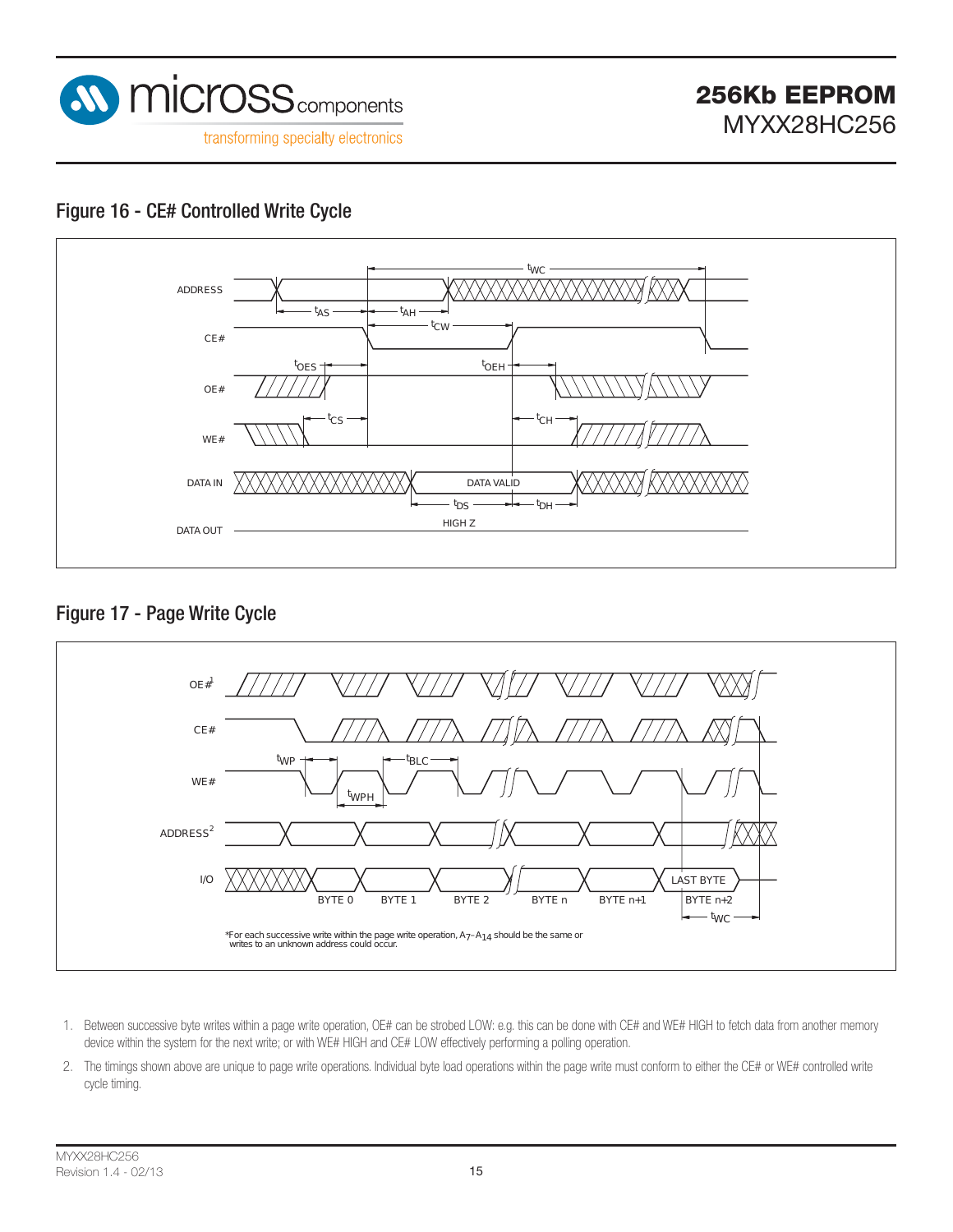

### Figure 18 - DATA Polling Diagram1



### Figure 19 - Toggle Bit Timing Diagram1



1. Polling operations are by definition read cycles and are therefore subject to read cycle timings.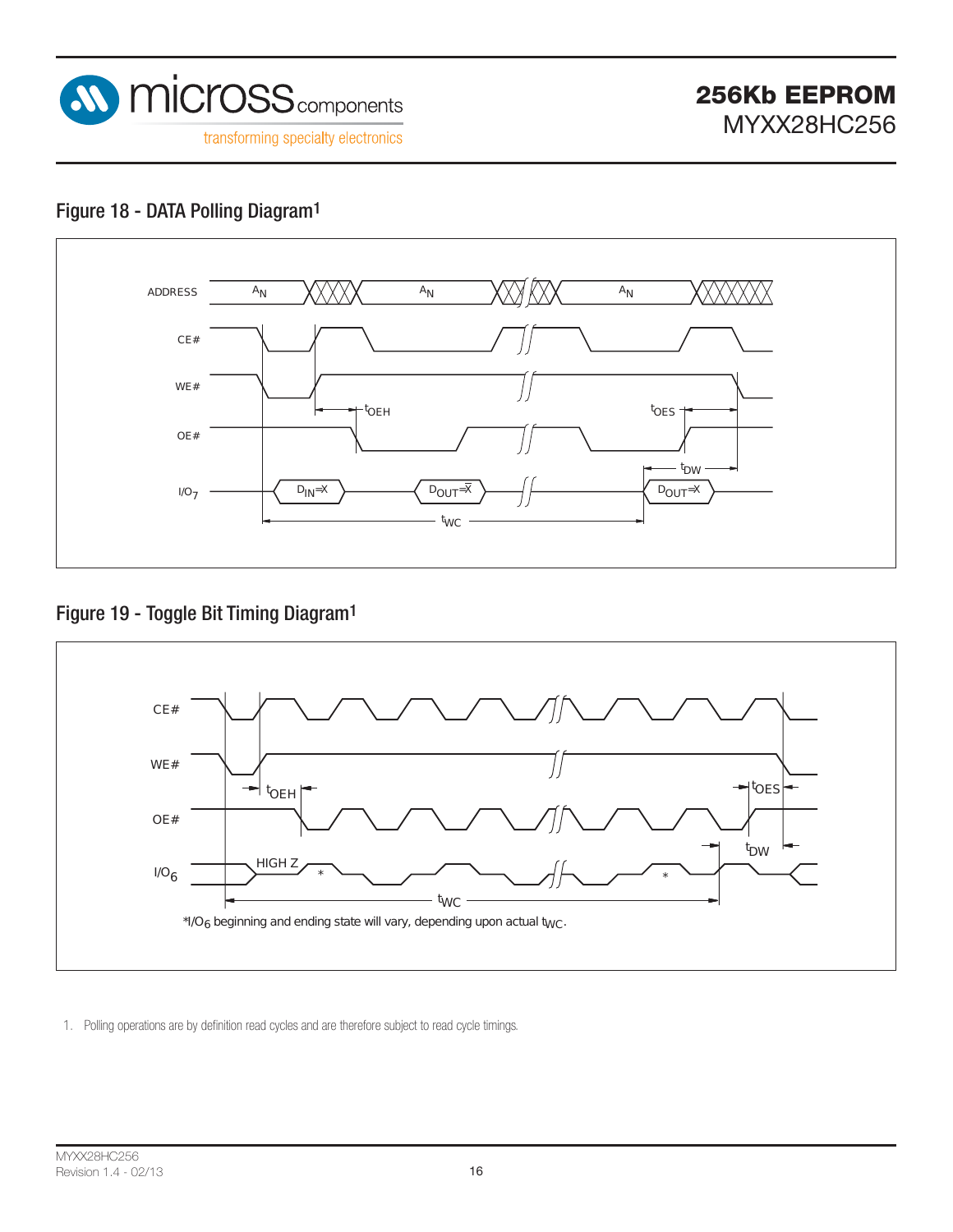

### **Packaging Information**





**NOTE: ALL DIMENSIONS IN INCHES (IN PARENTHESES IN MILLIMETERS)**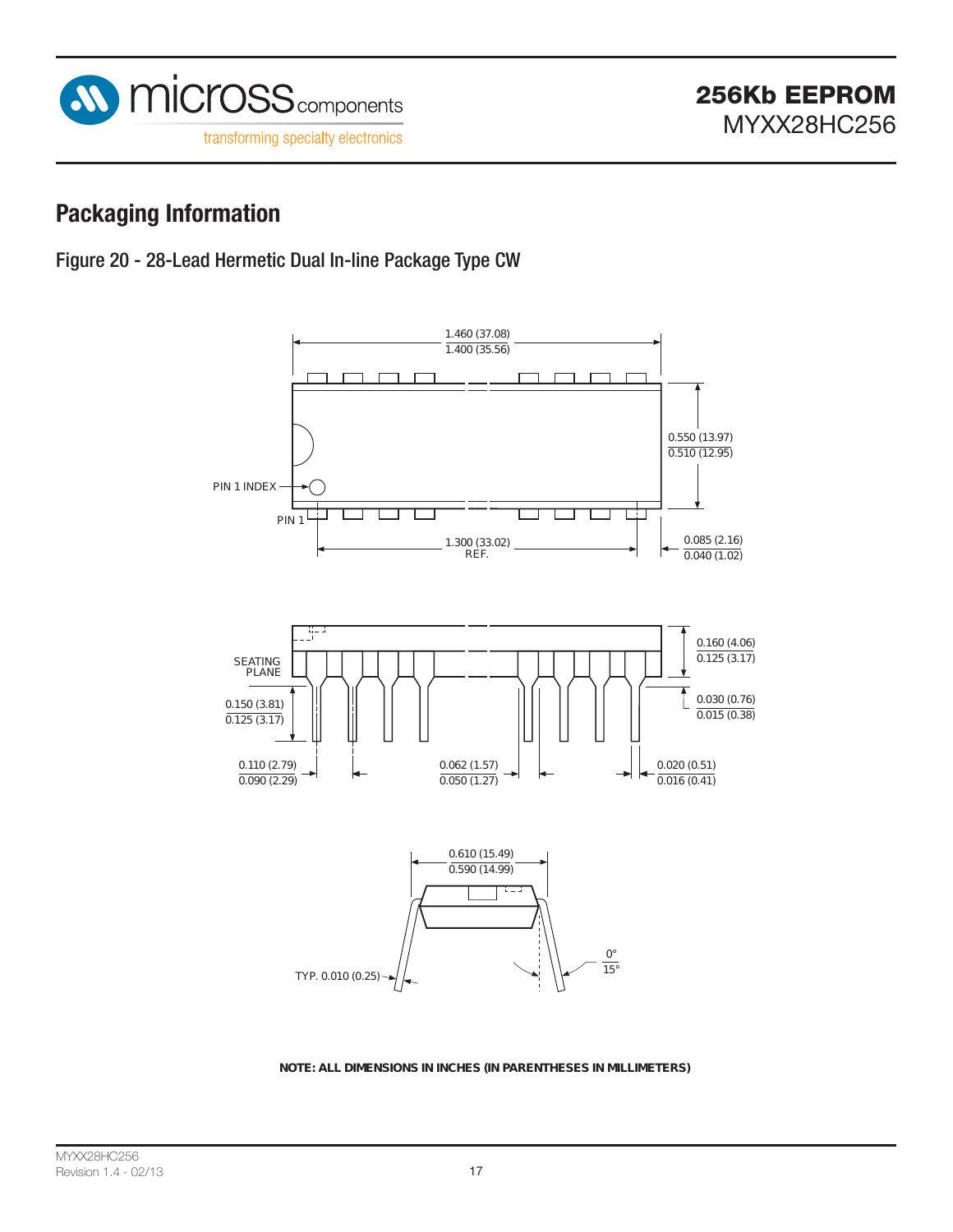

Figure 21 - 32-Pad Ceramic Leadless Chip Carrier Package Type ECA



**NOTE:**

**1 . ALL DIMENSIONS IN INCHES (IN PARENTHESES IN MILLIMETERS)**

**2 . TOLERANCE:** ±**1 % NTL** ±**0 . 0 0 5 (0 . 1 2 7 )**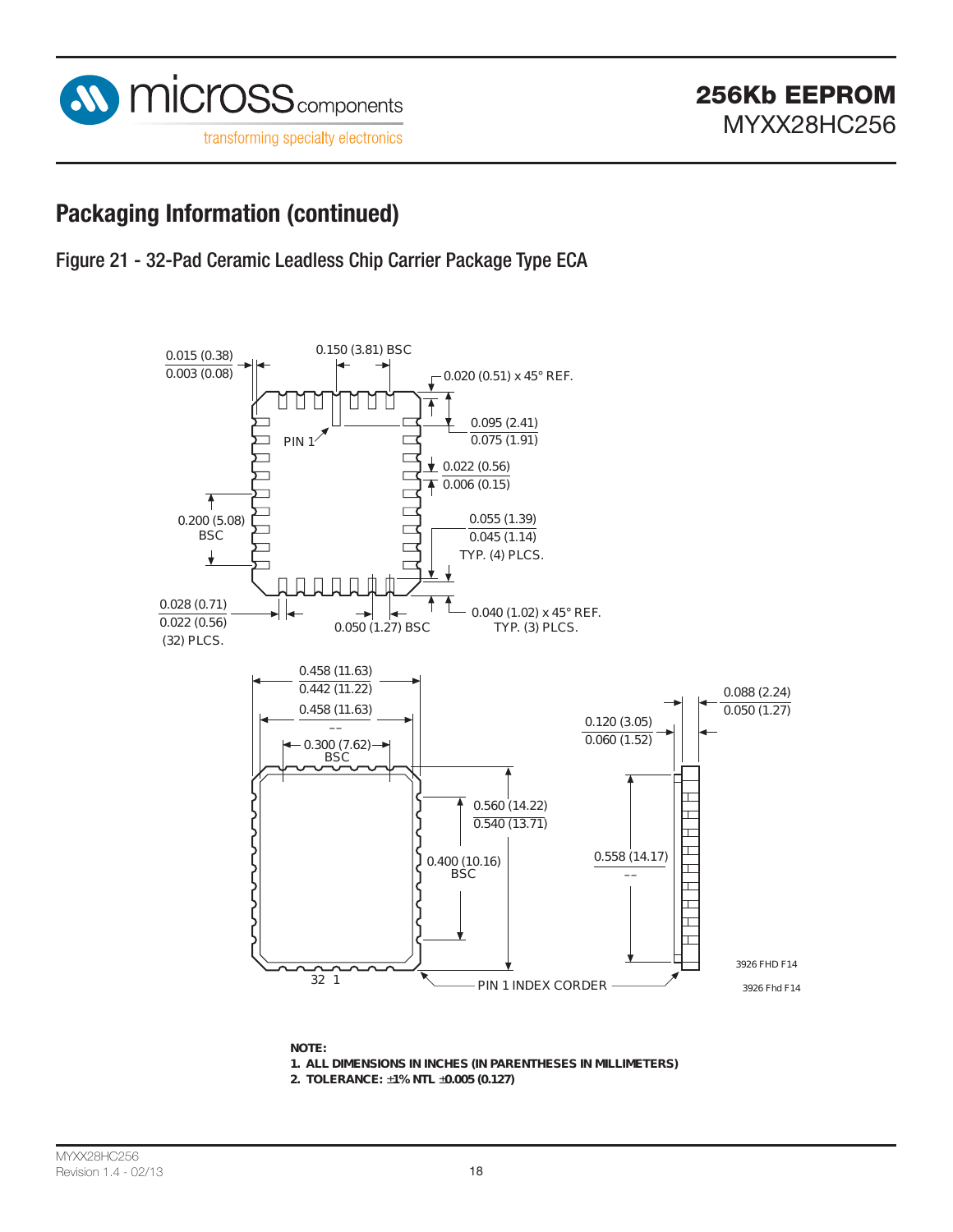

Figure 22 - 28-Lead Ceramic Pin Grid Array Package Type P



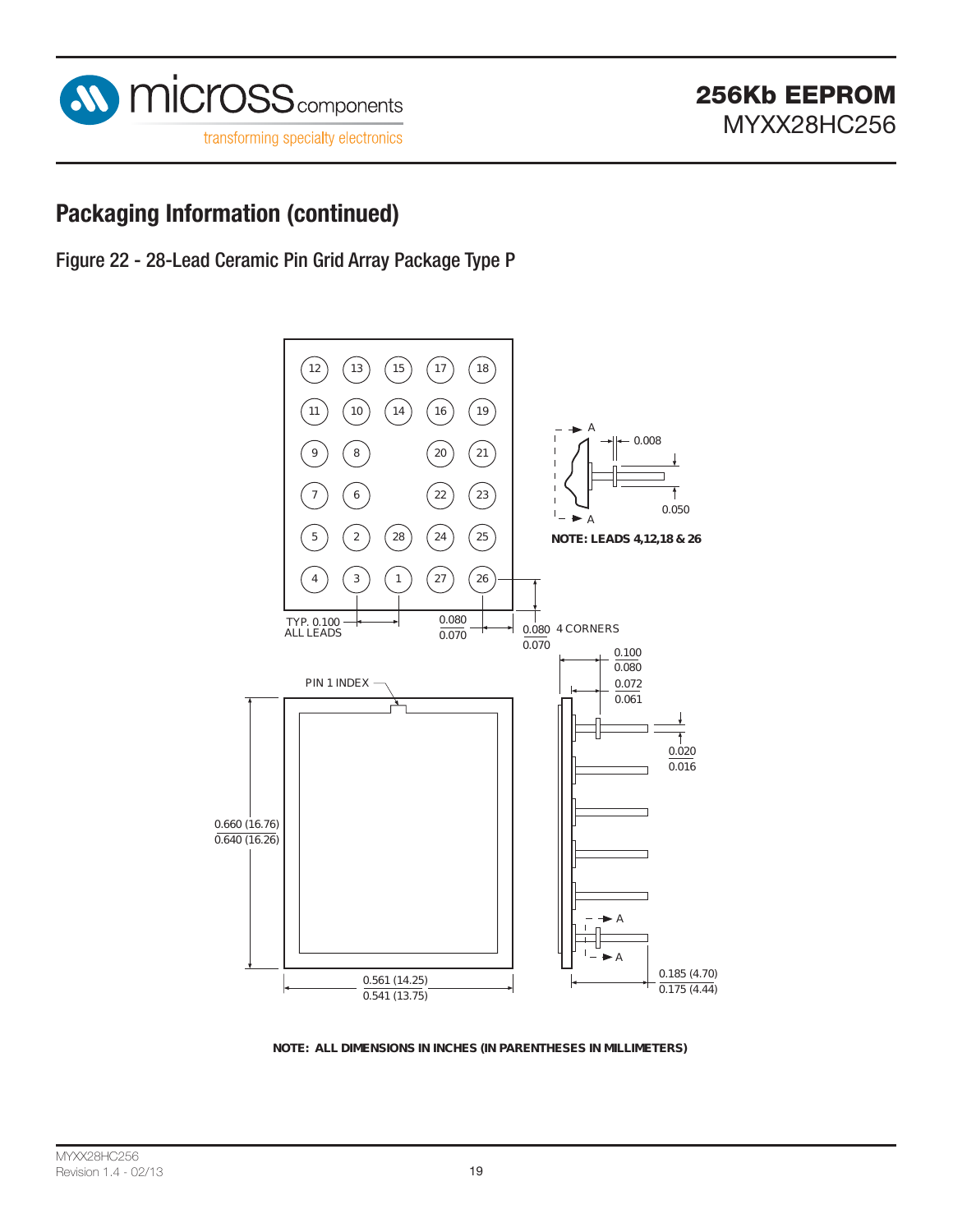

Figure 23 - 28-Lead Ceramic Flat Pack Type F



#### **NOTE: ALL DIMENSIONS IN INCHES (IN PARENTHESES IN MILLIMETERS)**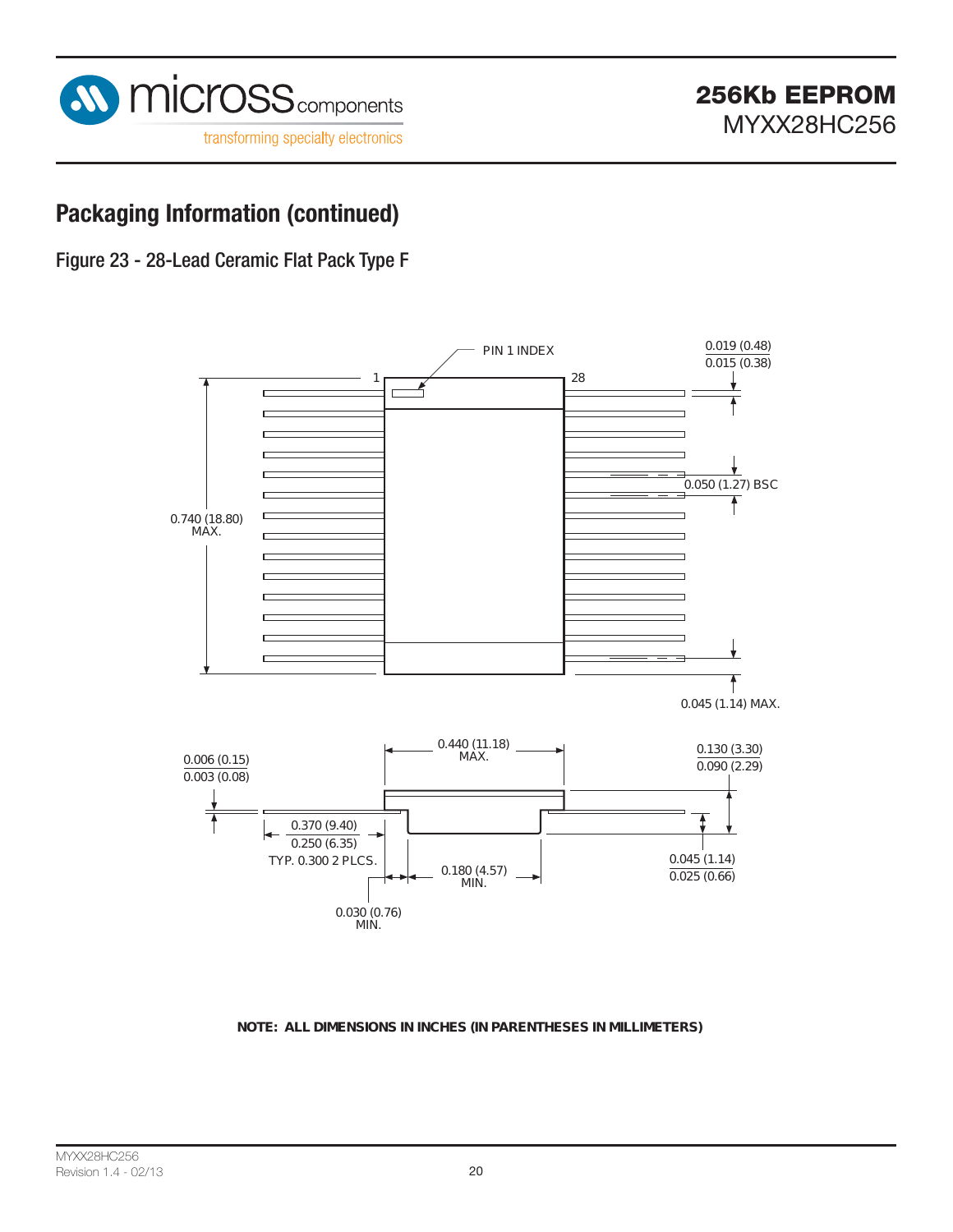

Figure 24 - 32-Lead Ceramic SOJ Type ECJ

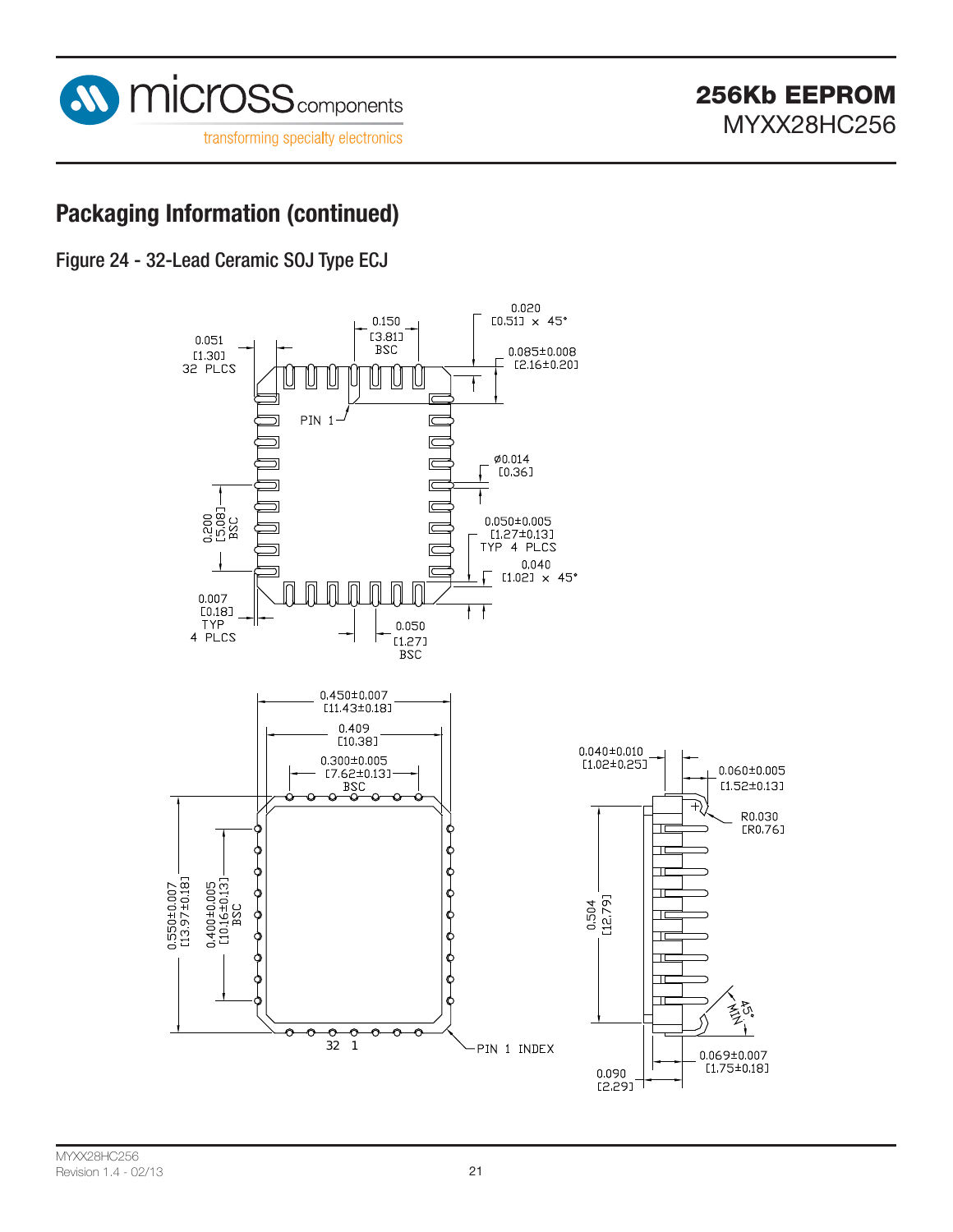

## **Ordering Information**

### Table 12 - Device Numbering

| <b>Device Number</b> | <b>Package Type</b> | <b>Speed</b>   | <b>Temperature</b> |  |
|----------------------|---------------------|----------------|--------------------|--|
|                      | CerDIP              | $-7 = 70$ ns   | <b>IT/XT</b>       |  |
|                      |                     | $-9 = 90$ ns   |                    |  |
| MYXX28HC256CW        |                     | $-12 = 120$ ns |                    |  |
|                      |                     | $-15 = 150$ ns |                    |  |
|                      |                     | $-7 = 70$ ns   | <b>IT/XT</b>       |  |
|                      | CerLCC              | $-9 = 90$ ns   |                    |  |
| MYXX28HC256ECA-      |                     | $-12 = 120$ ns |                    |  |
|                      |                     | $-15 = 150$ ns |                    |  |
|                      | CerFP               | $-7 = 70$ ns   | <b>IT/XT</b>       |  |
|                      |                     | $-9 = 90$ ns   |                    |  |
| MYXX28HC256F-        |                     | $-12 = 120$ ns |                    |  |
|                      |                     | $-15 = 150$ ns |                    |  |
|                      |                     | $-7 = 70$ ns   | <b>IT/XT</b>       |  |
|                      | <b>CerPGA</b>       | $-9 = 90$ ns   |                    |  |
| MYXX28HC256P-        |                     | $-12 = 120$ ns |                    |  |
|                      |                     | $-15 = 150$ ns |                    |  |
|                      | CerSOJ              | $-7 = 70$ ns   | <b>IT/XT</b>       |  |
|                      |                     | $-9 = 90$ ns   |                    |  |
| MYXX28HC256ECJ       |                     | $-12 = 120$ ns |                    |  |
|                      |                     | $-15 = 150$ ns |                    |  |

IT = Industrial Temperature Range  $-40^{\circ}$ C to  $+85^{\circ}$ C

 $XT =$  Extended Temperature Range  $-55^{\circ}$ C to  $+125^{\circ}$ C